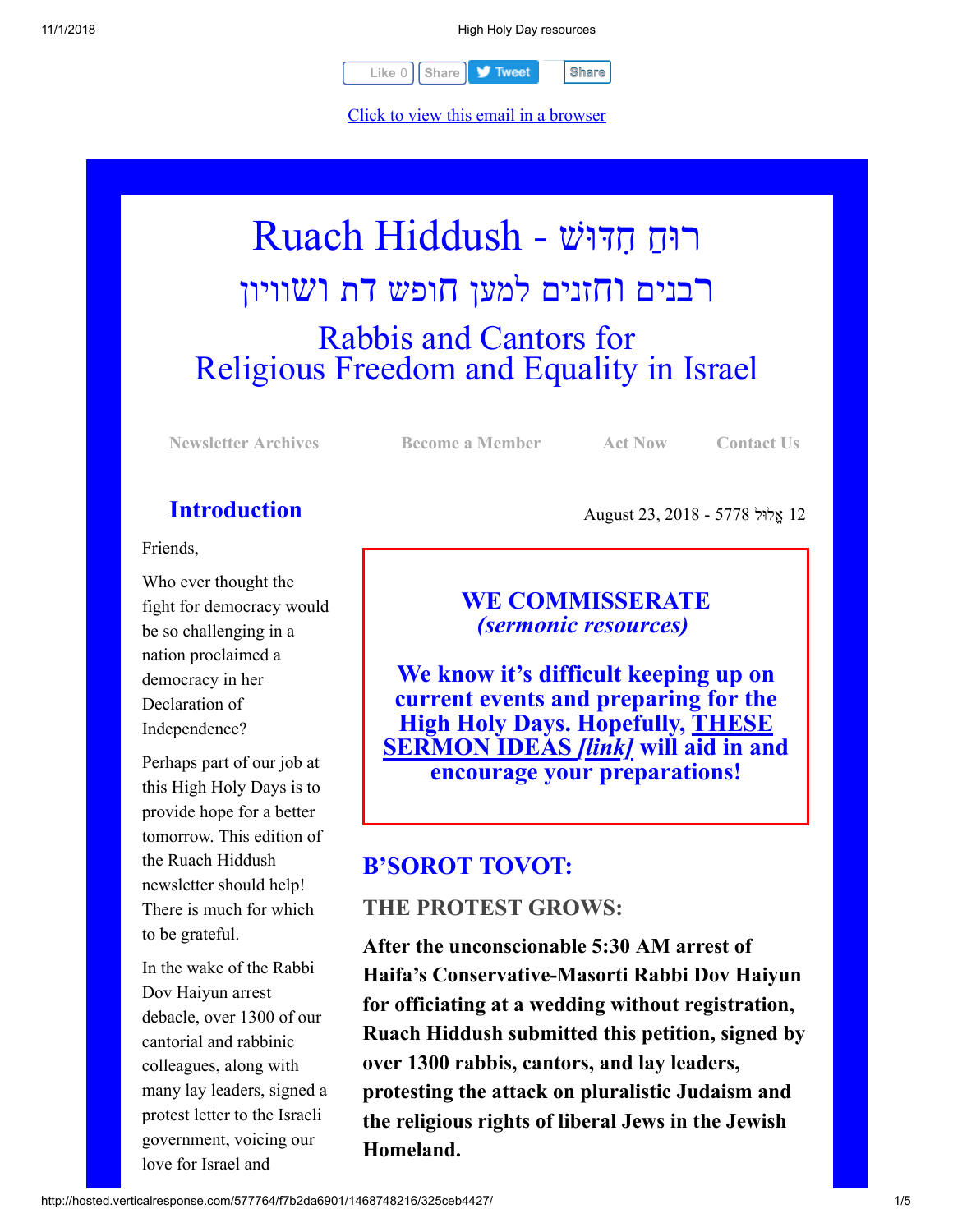demanding equal treatment. Please take a look at the petition, and perhaps publicize in your congregation!

As a result of the petition of ITIM and the Ruth and Emanuel Rackman Center for Advancing Women's Status at Bar Ilan University, a woman has been appointed as legal advisor to rabbinical courts. In order to avoid a Supreme Court judgment against them, the State Rabbinate has dropped its opposition to women in the position of Legal Advisor. One step at a time!

You might be interested in the healthy debate over the best way to achieve pluralism and acceptance for liberal Judaism in the only nation founded to advance the welfare of the Jewish people. See the article by Dr. Einat Wilf and Dr Ram Vromen and the responses from the Reform and Masorti movements in Israel. It's not just tactics. It's an educated debate over the role of pluralistic Judaism in the Jewish State.

לשנה טובה תכתבו ותחתמו לכל משפחותנו ולכל קהילתנו. שנה של אושר והצלחה לכל עם ישראל.

We look forward to your response.

**The protest letter was sent to Israel's consulates in New York, Chicago, Los Angeles and Miami, in addition to the Prime Minister, Naftali Bennet (Cabinet member in charge of Diaspora Affairs), the Chief of Police of Israel, the Office of Internal Affairs, and to the Ambassador of Israel to the United States, Ron Dermer.**

#### **[PROTEST LETTER >>>](http://cts.vresp.com/c/?FreedomofReligionfor/f7b2da6901/325ceb4427/11413f6017)**

### **First woman ever appointed as legal advisor to rabbinical courts**

#### **by Jeremy Sharon**

**For the first time in its history, the Rabbinical Courts Administration has appointed a woman as a legal advisor to its courts, a significant achievement for women's rights in the religious establishment.**

**Proponents of the step hailed it as the first time a woman would be involved in the judicial framework of the rabbinical courts.**

#### **[FULL ARTICLE >>>](http://cts.vresp.com/c/?FreedomofReligionfor/f7b2da6901/325ceb4427/82d993c89f)**

# **Stop Trying To Bring Liberal Judaism To Israel. We Already Have Too Much Religion**

### **by Einat Wilf and Ram Vromen**

**Liberal American Jews seemed to have no idea that the people in Israel who share their commitment to pluralism and liberal values are by and large secular. This means that when American Jews push for religious pluralism in Israel by focusing on religion — rather than on pluralism — they are actually shooting themselves in the foot. For in so doing, they are**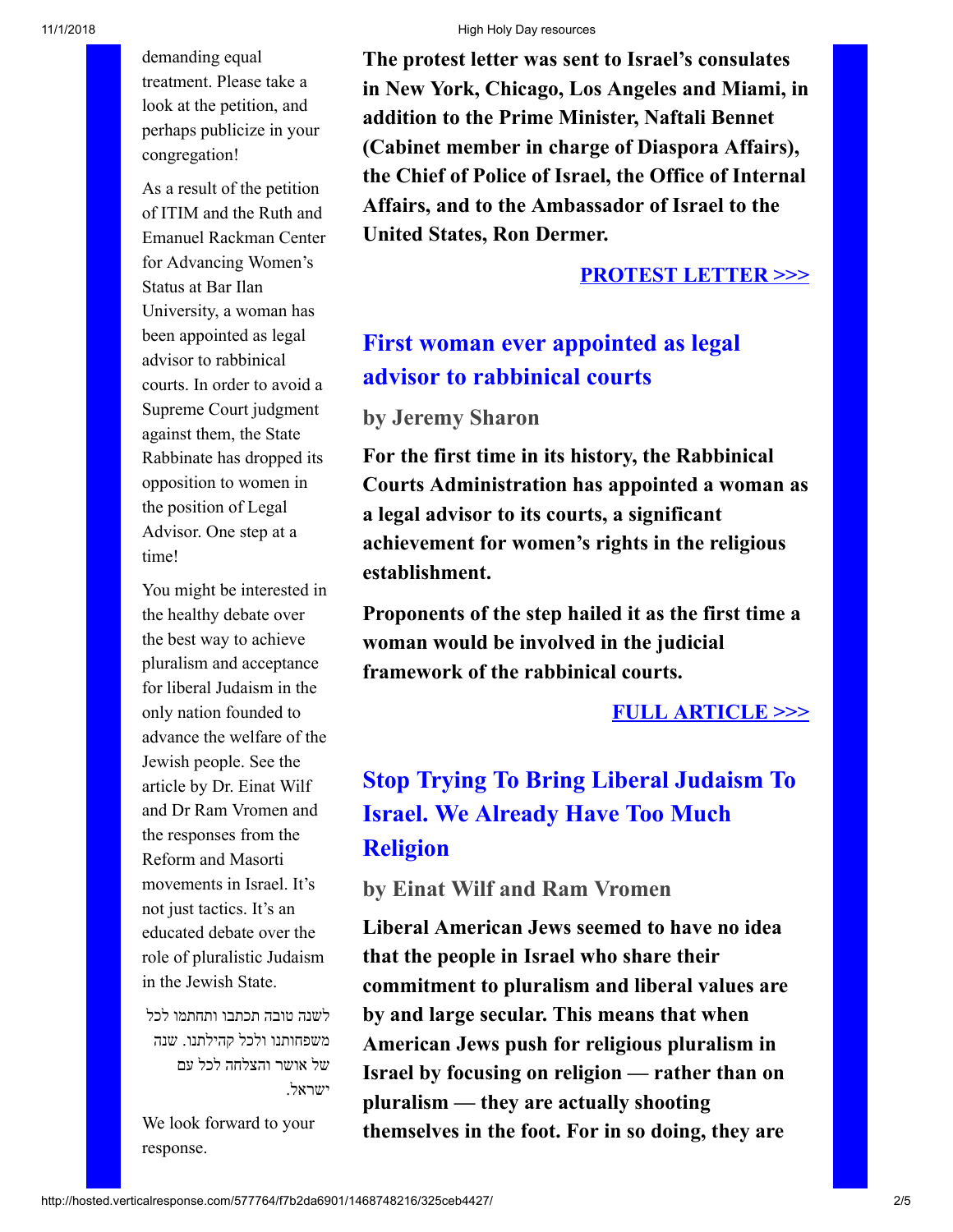Write to us at: [ruach@hiddush.org](http://cts.vresp.com/c/?FreedomofReligionfor/f7b2da6901/325ceb4427/fbce3fc403)

בידידות,

Mark H. Levin Editor-in-Chief, Ruach Hiddush

#### **Contact us**

Email: [ruach@hiddush.org](http://cts.vresp.com/c/?FreedomofReligionfor/f7b2da6901/325ceb4427/ad658e273d) Phone (US): [415-261-3404](http://cts.vresp.com/c/?FreedomofReligionfor/f7b2da6901/325ceb4427/87e1d66f91) Phone (Israel): [054-779-1179](http://cts.vresp.com/c/?FreedomofReligionfor/f7b2da6901/325ceb4427/90e1f21d01)

#### 11/1/2018 High Holy Day resources

**seeking a coalition with the very people religious Israelis — who will never accept them…**

**If American Jews are ever to find a home for their brand of Judaism in Israel, their goal cannot be support for a "kinder, gentler" type of Jewish religion in the public and political sphere, commensurate with their liberal values. Their goal should be no religion at all.**

#### **[FULL ARTICLE >>>](http://cts.vresp.com/c/?FreedomofReligionfor/f7b2da6901/325ceb4427/74376bf83e)**

# **Yes, Israel Needs Reform And Conservative Jews**

**by Gilad Kariv**

**The defenders of the Orthodox monopoly and the authors of the article all seek to perpetuate the traditional dichotomy in Israel between secularism and Orthodoxy, and to promote a binary and simplistic perception of Israeli society.**

**The struggle for freedom of religion and freedom from religion in Israel is crucial for Israel's future. However, if these struggles are not accompanied by a parallel effort to develop a liberal-Jewish narrative in Israel, including communal, educational, public (and yes political) infrastructures offering a Judaism that does not contradict liberal values, then very large sections of the Israeli public will continue to be drawn by the religious narrative offered by the Orthodox monopoly and ultra-conservative forces in Israeli society.**

#### **[FULL ARTICLE >>>](http://cts.vresp.com/c/?FreedomofReligionfor/f7b2da6901/325ceb4427/aa682237f5)**

### **Opposing Liberal Judaism In Israel Erases People Like Me**

**by Sophie Fellman Rafalovitz**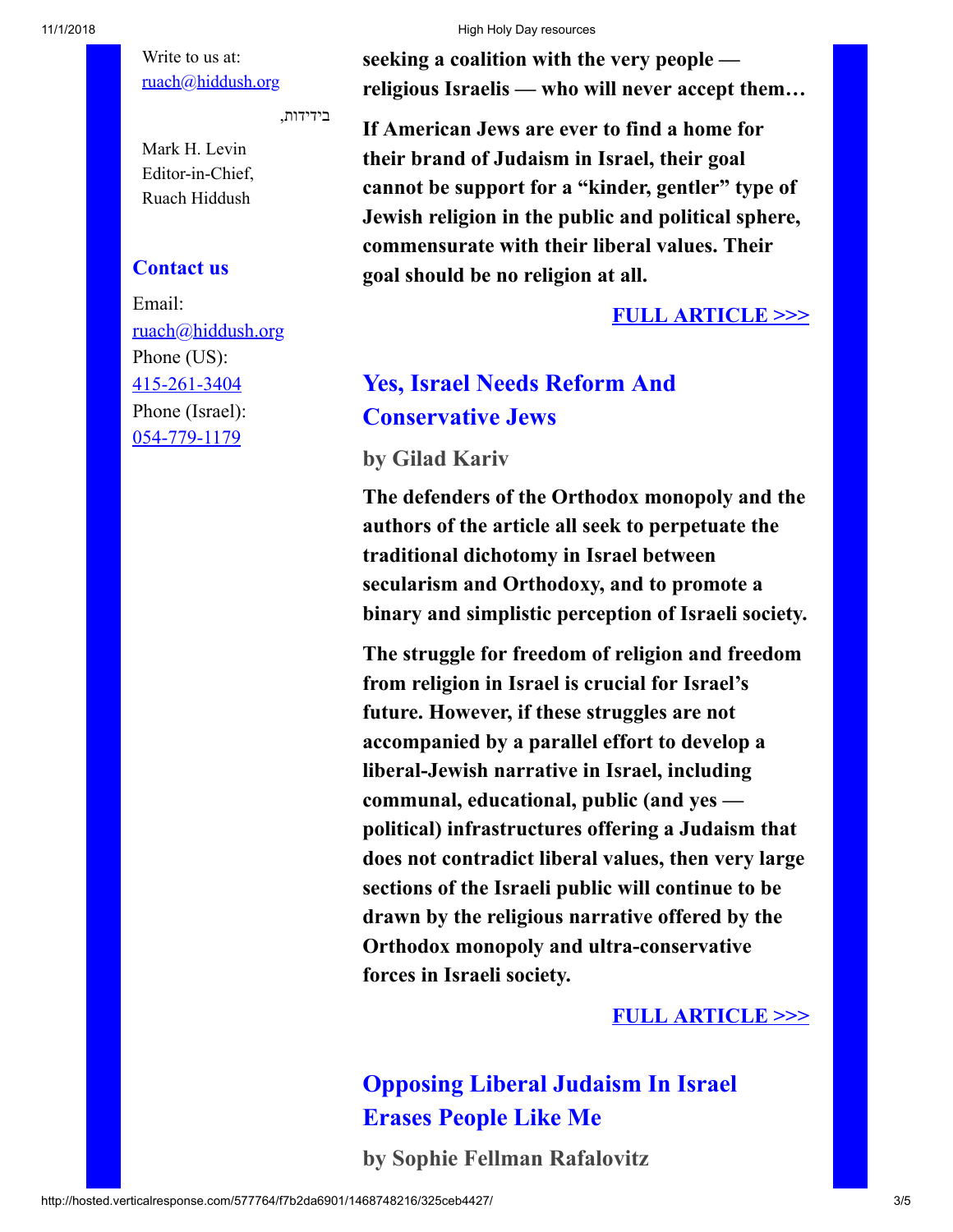#### 11/1/2018 High Holy Day resources

**The assumption that promotion of liberal Judaism is a concern only of North American Jews and is completely foreign to Israelis is arrogant and incorrect. My family made Aliyah from Latin America when I was a young child, but did not know about the non-Orthodox streams and discovered Masorti (Conservative) Judaism only once they were in Israel.**

**They found it because of the frustration they felt seeing that in "pluralistic" Israel one seemed to need to choose whether to be religious or liberal in terms of civic issues.**

#### **[FULL ARTICLE >>>](http://cts.vresp.com/c/?FreedomofReligionfor/f7b2da6901/325ceb4427/8b525a5ede)**

### **Israel, This Is Not Who We Are**

**by Ronald Lauder**

**Orthodoxy should be respected, but we cannot allow the politics of a radical minority to alienate millions of Jews worldwide.**

#### **[FULL ARTICLE >>>](http://cts.vresp.com/c/?FreedomofReligionfor/f7b2da6901/325ceb4427/babcd952e7)**

ַ רוּ"ח ִ ּ חדוּ"שׁ היא ארגון של רבנים וחזנים הפועל למימוש מלא של הבטחת מגילת הצעמאות לחופש דת ושוויון. מימוש הבטחה זו חיוני לחיזוק זהותה של מדינת ישראל כמדינה יהודית ודמוקרטית ולהמשך השותפות עם העם היוהדי לתפוצותיו.

Ruach Hiddush is a network of Rabbis and Cantors working to fully realize the promise of Israel's Declaration of Independence, which guarantees religious freedom and equality. The fulfillment of this promise is vital for strengthening Israel as a Jewish and democratic state, and for maintaining the solidarity of world Jewry.

a project of Hiddush מיזם ש ל חדִּוּ"ש

[Click to view this email in a browser](http://hosted.verticalresponse.com/577764/f7b2da6901/TEST/TEST/)